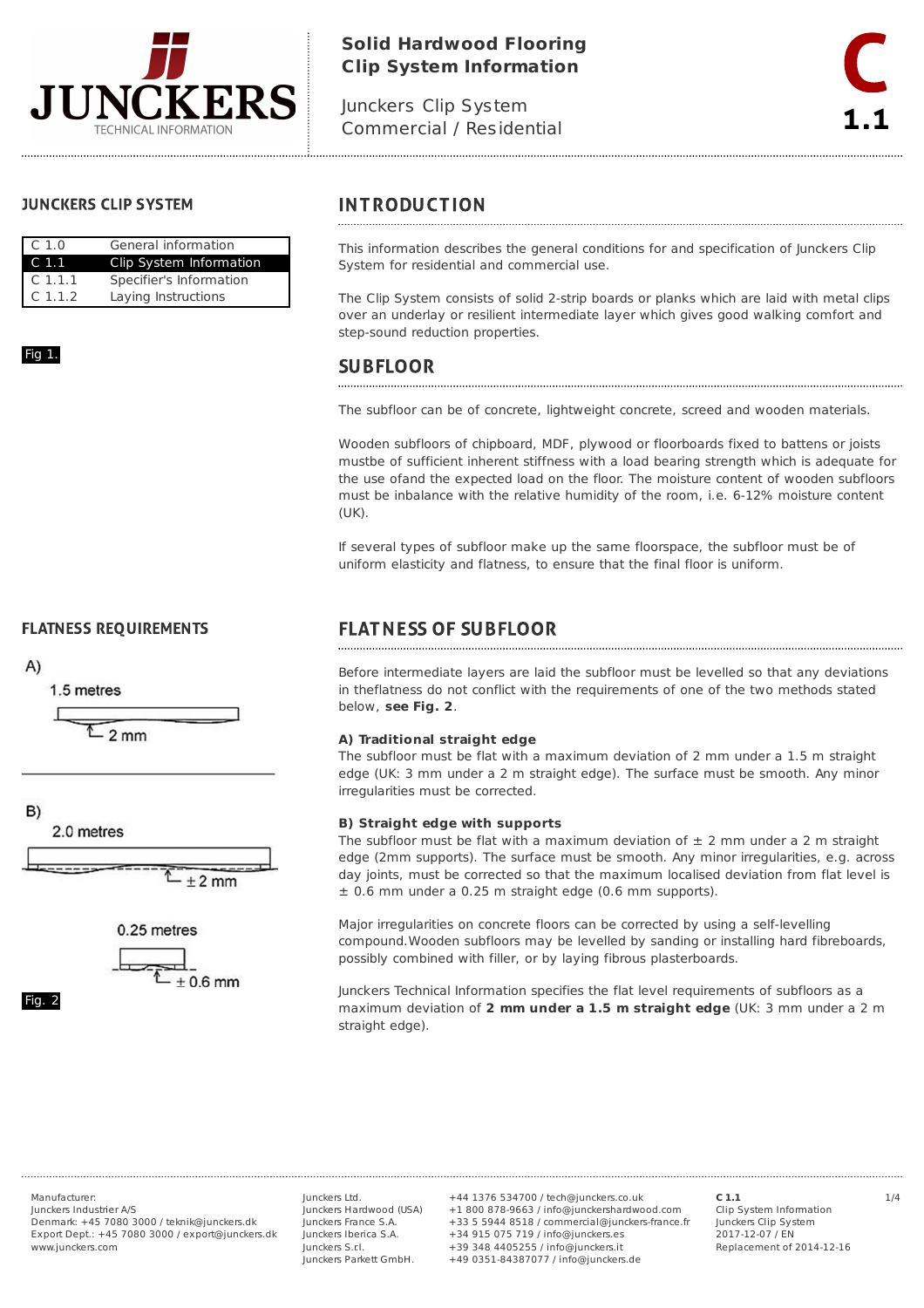





Fig. 4



## **INTERMEDIATE LAYER**

The intermediate layer must ensure good walking comfort and step-sound reduction properties. The stiffness of the intermediate layer must be adjusted to avoid too much movement underfoot, furniture movement, etc. due to excessive deflection when walking on the floor.

Moisture conditions, requirements of thermal insulation and any adjustment of the height of the floor structure are crucial to the final choice of intermediate layer. The sections "Thermal insulation" and "Moisture protection" specify a number of products as follows:

- Junckers PolyFoam a step-sound reducing underlay incorporating a moisture barrier.
- JunckersFoam a step-sound reducing underlay.
- Floor cardboard, 500 g/m²
- Flooring grade Polystyrene with densities of 30/40 kg/m<sup>3</sup>, depending on board thickness and load, **see C 1.1.1**.

# **MOISTURE PROTECTION**

#### **Concrete and screeded subfloors**

At ground level as well as upper floor levels protection against residual moisture in the concrete/subfloor is required and controlled by laying Junckers PolyFoam on the surface of the concrete, **see Fig. 3**. On ground level this also protect against radon penetration. The PolyFoam has to be turned up at walls till upper edge of the floor.

The residual moisture contained in the concrete or screed must not exceed 90% RH (UK:Concrete moisture max. 75% RH acc. to BS 8201, when checked by measurement).

Where polystyrene boards are laid and there is a risk of moisture seeping up from below, a moisture barrier, 0.20 mm PE membrane or 1000 g Polythene, is laid on the polystyrene board.

#### **Wooden subfloors**

JunckersFoam is used as an inter-mediate layer directly on the wooden subfloor, **see Fig. 4**.

On wooden subfloors above ventilation spaces Junckers PolyFoam can be used as an intermediate layer, providing that the space is ventilated effectively to the outdoors and that the underside of the insulating layer is open to diffusion. If the ventilation space is damp, a moisture barrier must be laid, e.g. 0.20 mm PE membrane on the floor of the ventilationspace, **see Fig. 5**.

# **THERMAL INSULATION**

Floating floor structures provide good conditions for thermal insulation with an intermediate layer of polystyrene. The subfloor for polystyrene can be of concrete or wooden materials.

See "Moisture protection".

Junckers Industrier A/S Denmark: +45 7080 3000 / teknik@junckers.dk Export Dept.: +45 7080 3000 / export@junckers.dk www.junckers.com

Junckers Ltd. Junckers Hardwood (USA) Junckers France S.A. Junckers Iberica S.A. Junckers S.r.I. Junckers Parkett GmbH.

Manufacturer: Junckers Ltd. +44 1376 534700 / tech@junckers.co.uk **C 1.1** 2/4 +1 800 878-9663 / info@junckershardwood.com +33 5 5944 8518 / commercial@junckers-france.fr +34 915 075 719 / info@junckers.es +39 348 4405255 / info@junckers.it +49 0351-84387077 / info@junckers.de

**C 1.1** Clip System Information Junckers Clip System 2017-12-07 / EN Replacement of 2014-12-16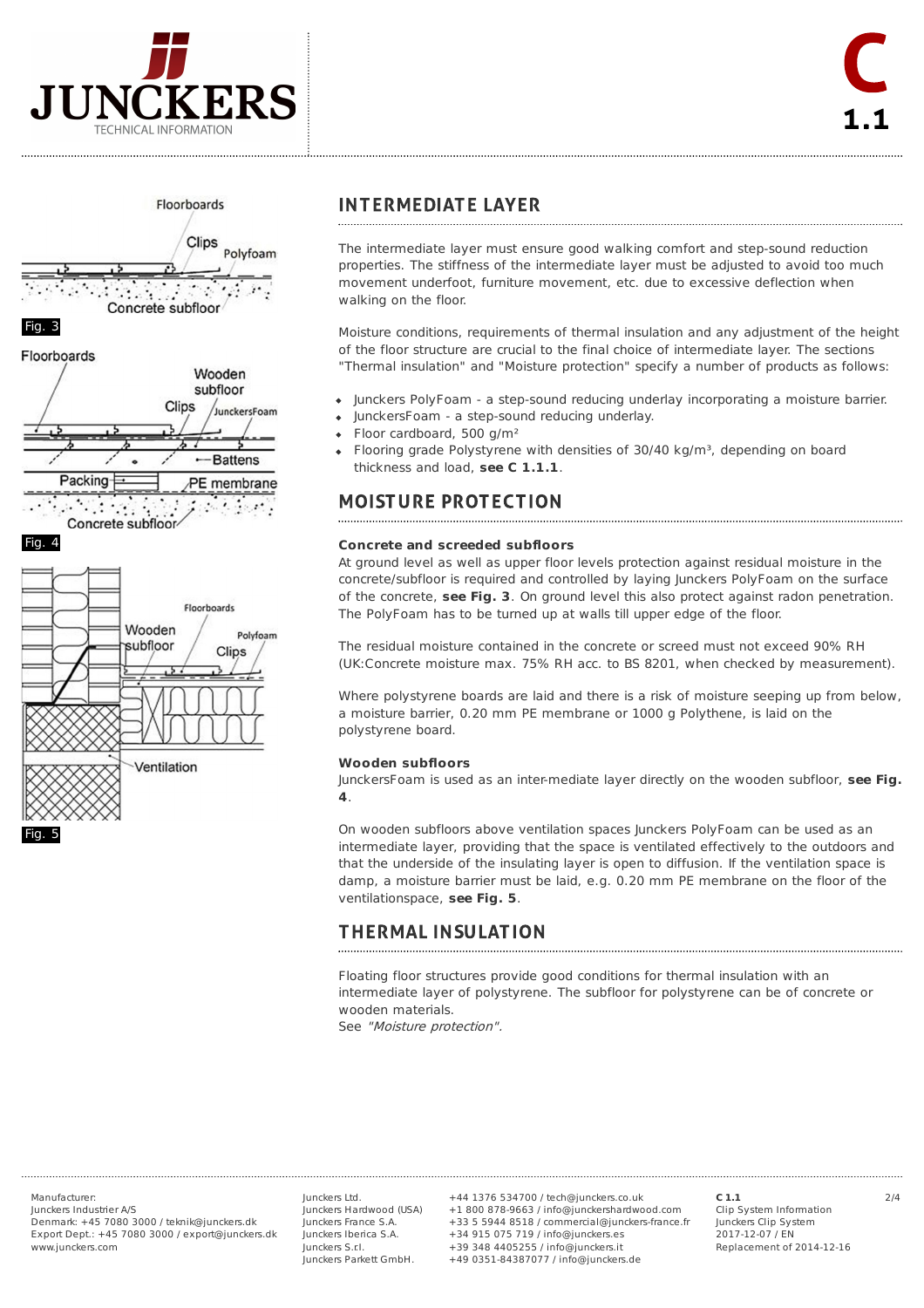

## **EXPANSION GAPS AND -JOINTS**

Perimeter expansion gaps at walls and fixed installations are specified in the Specifier's Information for the floor system, **see C 1.1.1**.

To minimize the movements in the floor caused by fluctuations in the climatic conditions in the building, it will, for large commercial floors, be necessary to build in expansion joints. The expected climatic conditions will decide the actual dividing of the flooring. Contact Junckers Technical Service for advice.

## **CLIPS**

Clips are available in different sizes according to various air humidity ranges. The clip size is selected primarily on the basis of the expected **maximum** relative humidity in the building during the course of the year. However, in order to minimize the overall movements of larger floors it may be necessary to choose a larger clip than that corresponding to the expected maximum RH, **see Table 1 and Fig. 6**.

For shipsdecking always use 3-hole clips (129.8 mm).

For Junckers 20,5 x 140mm planks and Boulevard planks, 20.5 x 185 mm, **always use 2-hole clips** (129.4 mm) or larger.

| Clip type                    | <b>Humidity range</b> | <b>Clip size</b> | Gaps between boards             |
|------------------------------|-----------------------|------------------|---------------------------------|
| (label colour)               | [%]                   |                  | when installed                  |
| 0-hole (white) $*$           | $10 - 40**$           | 128.8 mm         | depends on job-site conditions* |
| 1-hole (green)               | $25 - 55$ **          | 129.1 mm         | $0.1$ mm                        |
| 2-hole (yellow)              | $40 - 65$             | 129.4 mm         | $0.4$ mm                        |
| $2\frac{1}{2}$ -hole (Black) | 55-75                 | 129.6 mm         | $0.6$ mm                        |
| 3-hole (red)                 | 65-85                 | 129.8 mm         | $0.8$ mm                        |
| 4-hole (Orange)              | 75-95                 | 130.2 mm         | $1.2 \text{ mm}$                |

**\*This clip type is used in arctic- and desert areas. Acclimating of the wood prior to installation is necessary.**

**\*\*In a very dry environment there will be some larger permanent gaps between the floorboards. Specifiers are advised to contact Junckers Technical department if such conditions are anticipated. With all clip sizes there will always be gaps when the relative humidity falls to, or below, the lower end of the recommended range.**

**Number of clips required for 14 and 22 mm 2-strip:**

**Residential:** 13 clips/m2 (clip spacing 700 mm).

**Commercial:** 17 clips/m2 (clip spacing 500 mm).

#### **Number of clips required for 15 and 20.5 mm Plank, residential and commercial:**

**15 x 129 mm:** 17 clips/m2 (clip spacing 500 mm). **20.5 x 140 mm:** 16 clips/m2 (clip spacing 500 mm). **20.5 x 185 mm:** 13 clips/m2 (clip spacing 500 mm).

Junckers Industrier A/S Denmark: +45 7080 3000 / teknik@junckers.dk Export Dept.: +45 7080 3000 / export@junckers.dk www.junckers.com

Junckers Ltd. Junckers Hardwood (USA) Junckers France S.A. Junckers Iberica S.A. Junckers S.r.I. Junckers Parkett GmbH.

Manufacturer: Junckers Ltd. +44 1376 534700 / tech@junckers.co.uk **C 1.1** 3/4 +1 800 878-9663 / info@junckershardwood.com +33 5 5944 8518 / commercial@junckers-france.fr +34 915 075 719 / info@junckers.es +39 348 4405255 / info@junckers.it +49 0351-84387077 / info@junckers.de

**C 1.1** Clip System Information Junckers Clip System 2017-12-07 / EN Replacement of 2014-12-16

## **SPECIAL CLIMATIC CONDITIONS**

The relative humidity in office build-ings, shops and similar can deviate from that in residential buildings, thus requiring a different clip size.

Fig. 6